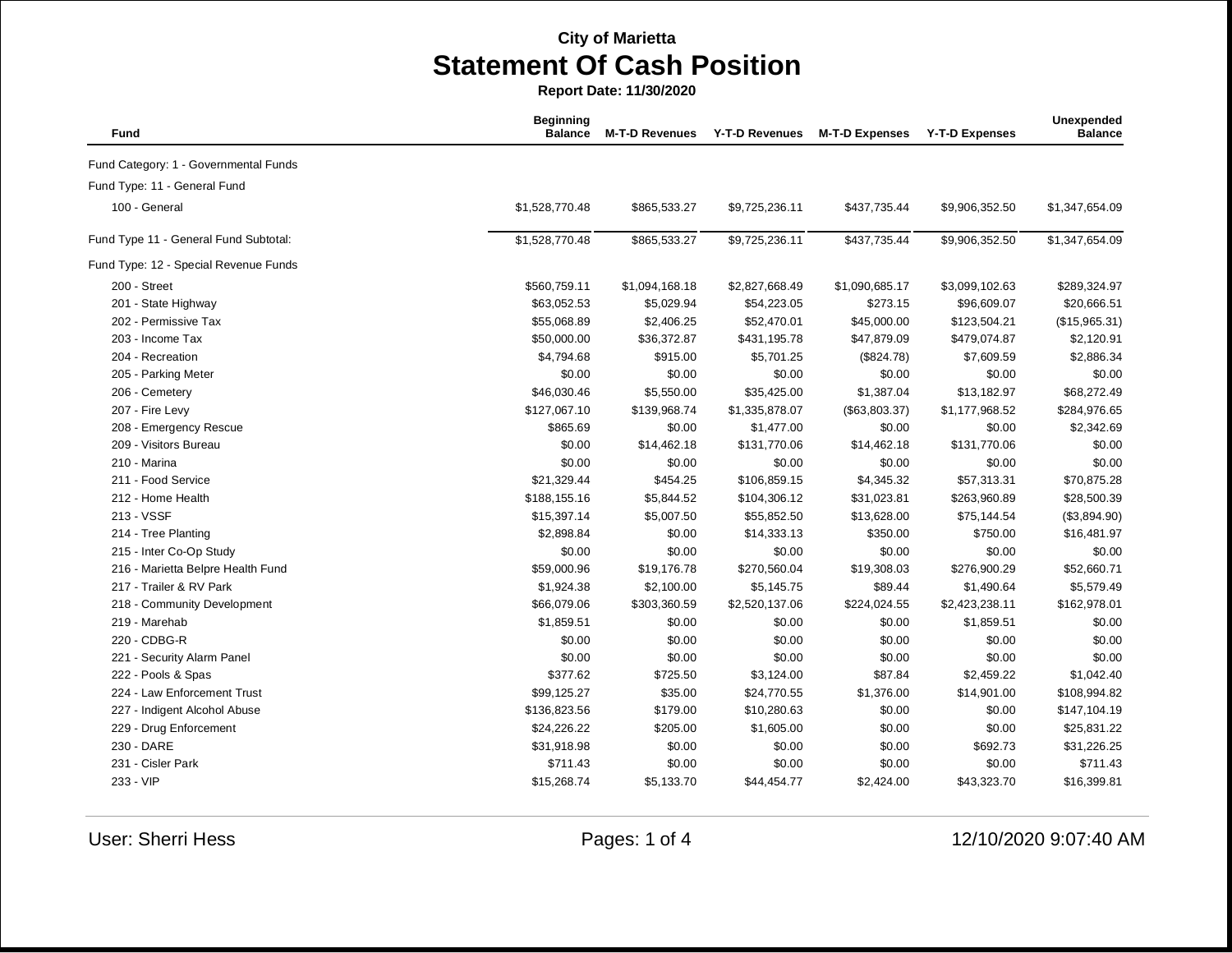**Report Date: 11/30/2020**

| <b>Fund</b>                                    | <b>Beginning</b><br><b>Balance</b> | <b>M-T-D Revenues</b> | Y-T-D Revenues  | <b>M-T-D Expenses</b> | <b>Y-T-D Expenses</b> | Unexpended<br><b>Balance</b> |
|------------------------------------------------|------------------------------------|-----------------------|-----------------|-----------------------|-----------------------|------------------------------|
| 236 - FEMA                                     | \$0.00                             | \$0.00                | \$0.00          | \$0.00                | \$0.00                | \$0.00                       |
| 239 - Court Computer                           | \$279,369.19                       | \$2,519.86            | \$38,416.64     | \$834.73              | \$129,764.52          | \$188,021.31                 |
| 240 - Court Capital                            | \$310,551.55                       | \$12,844.30           | \$133,735.38    | \$111,478.24          | \$195,543.72          | \$248,743.21                 |
| 241 - Utility Line Relocation                  | \$7,571.24                         | \$0.00                | \$0.00          | \$0.00                | \$0.00                | \$7,571.24                   |
| 243 - Domestic Violence                        | \$22,526.97                        | \$11,938.56           | \$46,367.82     | \$4,030.80            | \$44,227.27           | \$24,667.52                  |
| 246 - Traffic Signals                          | \$0.00                             | \$0.00                | \$0.00          | \$0.00                | \$0.00                | \$0.00                       |
| 249 - Community Corrections                    | \$183.30                           | \$0.00                | \$197,920.00    | \$16,152.01           | \$189,552.70          | \$8,550.60                   |
| 250 - Marietta Harbor                          | \$737.95                           | \$0.00                | \$0.00          | \$0.00                | \$0.00                | \$737.95                     |
| 256 - Lazy River                               | \$0.00                             | \$0.00                | \$0.00          | \$0.00                | \$0.00                | \$0.00                       |
| 257 - Gutberlet Armory                         | \$0.00                             | \$0.00                | \$0.00          | \$0.00                | \$0.00                | \$0.00                       |
| 258 - Police Training                          | \$23,004.89                        | \$0.00                | \$0.00          | \$0.00                | \$0.00                | \$23,004.89                  |
| 259 - Home Sewage                              | \$0.00                             | \$0.00                | \$2,999.00      | \$14.97               | \$428.90              | \$2,570.10                   |
| 260 - Utility Conservation                     | \$9,882.10                         | \$0.00                | \$0.00          | \$0.00                | \$0.00                | \$9,882.10                   |
| 261 - Employee Payroll Reserve                 | \$0.00                             | \$0.00                | \$0.00          | \$0.00                | \$0.00                | \$0.00                       |
| 262 - Local Indigent Drivers                   | \$71,832.45                        | \$1,336.88            | \$14,015.86     | \$6,592.25            | \$23,624.74           | \$62,223.57                  |
| 263 - Recovery-JAG                             | \$0.00                             | \$0.00                | \$0.00          | \$0.00                | \$0.00                | \$0.00                       |
| 264 - Neighborhood Stabilization               | \$0.00                             | \$0.00                | \$0.00          | \$0.00                | \$0.00                | \$0.00                       |
| 265 - Court Security Fund                      | \$2,078.00                         | \$845.70              | \$9,795.78      | \$0.00                | \$0.00                | \$11,873.78                  |
| 266 - Court Probation Services                 | \$75,738.43                        | \$10,402.50           | \$140,917.97    | \$11,975.09           | \$182,010.17          | \$34,646.23                  |
| 267 - Court Prob Impr & Incentive              | \$37,185.80                        | \$0.00                | \$259,214.50    | \$17,451.33           | \$202,191.21          | \$94,209.09                  |
| 268 - Integrated Case Mgt Fund                 | \$0.00                             | \$0.00                | \$0.00          | \$0.00                | \$0.00                | \$0.00                       |
| 269 - Parking Lot Fund                         | \$282,189.92                       | \$4,100.00            | \$60,305.00     | \$50,965.69           | \$75,161.05           | \$267,333.87                 |
| 270 - Mtta Comm Center at The Armory           | \$17,180.62                        | \$57,485.00           | \$79,893.18     | \$58,512.91           | \$87,395.10           | \$9,678.70                   |
| 271 - Gold Star Park Fund                      | \$7,786.33                         | \$1,406.19            | \$1,668.69      | \$0.00                | \$3,786.92            | \$5,668.10                   |
| 272 - Start Westward Monument Fund             | \$0.00                             | \$0.00                | \$0.00          | \$0.00                | \$0.00                | \$0.00                       |
| 273 - COVID-19 Health                          | \$0.00                             | \$0.00                | \$19,483.45     | \$1,634.23            | \$16,703.46           | \$2,779.99                   |
| 274 - Mtta Coronavirus Relief Dist Fun         | \$0.00                             | \$443,204.45          | \$1,316,804.53  | \$828,453.19          | \$828,453.19          | \$488,351.34                 |
| 275 - Contact Tracing Fund                     | \$0.00                             | \$0.00                | \$5,000.00      | \$11,914.79           | \$22,782.44           | (\$17,782.44)                |
| 276 - Marietta CDBG COVID-19                   | \$0.00                             | \$0.00                | \$26,220.93     | \$0.00                | \$26,220.93           | \$0.00                       |
| 277 - COVID-19 Mitigation/Prev-Court           | \$0.00                             | \$0.00                | \$0.00          | \$37,038.97           | \$37,038.97           | (\$37,038.97)                |
| 278 - COVID-CO21 Grant-Health                  | \$0.00                             | \$0.00                | \$5,000.00      | \$2,524.00            | \$2,601.91            | \$2,398.09                   |
| 279 - COVID-19 Grant - Police                  | \$0.00                             | \$0.00                | \$0.00          | \$0.00                | \$0.00                | \$0.00                       |
| Fund Type 12 - Special Revenue Funds Subtotal: | \$2,720,553.51                     | \$2,187,178.44        | \$10,394,996.14 | \$2,591,288.67        | \$10,358,343.06       | \$2,757,206.59               |
| Fund Type: 13 - Debt Service Funds             |                                    |                       |                 |                       |                       |                              |
| 300 - Bond & Note                              | \$1.53                             | \$329,993.34          | \$533,844.14    | \$345,937.34          | \$382,866.34          | \$150,979.33                 |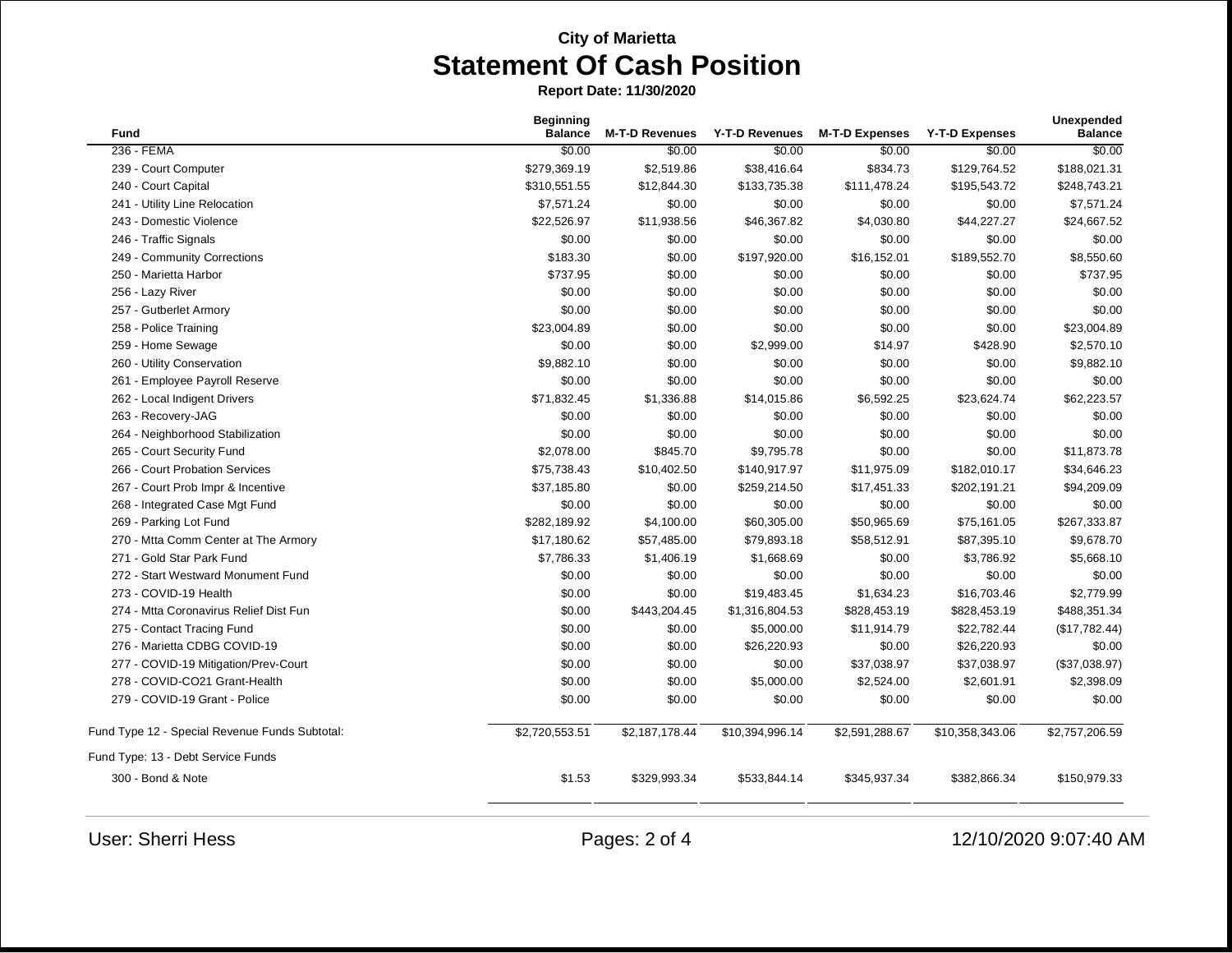**Report Date: 11/30/2020**

| <b>Fund</b>                                    | <b>Beginning</b><br><b>Balance</b> | <b>M-T-D Revenues</b> | <b>Y-T-D Revenues</b> | <b>M-T-D Expenses</b> | <b>Y-T-D Expenses</b> | <b>Unexpended</b><br><b>Balance</b> |
|------------------------------------------------|------------------------------------|-----------------------|-----------------------|-----------------------|-----------------------|-------------------------------------|
| Fund Type 13 - Debt Service Funds Subtotal:    | \$1.53                             | \$329,993.34          | \$533,844.14          | \$345,937.34          | \$382,866.34          | \$150,979.33                        |
| Fund Type: 14 - Capitol Project Funds          |                                    |                       |                       |                       |                       |                                     |
| 400 - Capital Improvement                      | \$563,593.61                       | \$56,071.34           | \$4,093,205.56        | \$202,473.76          | \$4,514,185.33        | \$142,613.84                        |
| 406 - Water Construction                       | \$0.00                             | \$0.00                | \$0.00                | \$0.00                | \$0.00                | \$0.00                              |
| 410 - Bike Path                                | \$0.00                             | \$0.00                | \$0.00                | \$0.00                | \$0.00                | \$0.00                              |
| 415 - Access Road                              | \$3,639.00                         | \$0.00                | \$0.00                | \$0.00                | \$0.00                | \$3,639.00                          |
| 416 - St Rt 7 TIF                              | \$0.00                             | \$0.00                | \$0.00                | \$0.00                | \$0.00                | \$0.00                              |
| 418 - WW Facilities Up-Grade                   | \$375,522.70                       | \$3,250.00            | \$247,671.04          | \$8,125.00            | \$249,462.66          | \$373,731.08                        |
| 419 - Aquatic Center                           | \$0.00                             | \$0.00                | \$0.00                | \$0.00                | \$0.00                | \$0.00                              |
| 420 - Armory Community Foundation              | \$0.00                             | \$0.00                | \$0.00                | \$0.00                | \$0.00                | \$0.00                              |
| 421 - 1st Colony TIF                           | \$0.00                             | \$0.00                | \$124,483.18          | \$0.00                | \$124,483.18          | \$0.00                              |
| 422 - Water Facilities Upgrade Fund            | \$0.00                             | \$95,096.25           | \$572,238.89          | \$94,821.25           | \$571,179.89          | \$1,059.00                          |
| 429 - Armory Cultural Facilities Gym           | \$5,261.00                         | \$0.00                | \$0.00                | \$0.00                | \$5,261.00            | \$0.00                              |
| 430 - Fire Income Tax Fund .10                 | \$584,797.10                       | \$45,357.23           | \$535,459.37          | $(\$245.02)$          | \$341,948.67          | \$778,307.80                        |
| 431 - Street Income Tax Fund .05               | \$48,674.61                        | \$22,678.61           | \$250,726.44          | \$97,921.63           | \$97,921.63           | \$201,479.42                        |
| Fund Type 14 - Capitol Project Funds Subtotal: | \$1,581,488.02                     | \$222,453.43          | \$5,823,784.48        | \$403,096.62          | \$5,904,442.36        | \$1,500,830.14                      |
| Fund Category 1 - Governmental Funds Subtotal: | \$5,830,813.54                     | \$3,605,158.48        | \$26,477,860.87       | \$3,778,058.07        | \$26,552,004.26       | \$5,756,670.15                      |
| Fund Category: 2 - Proprietary Funds           |                                    |                       |                       |                       |                       |                                     |
| Fund Type: 21 - Enterprise Funds               |                                    |                       |                       |                       |                       |                                     |
| 500 - Water                                    | \$3,368,538.99                     | \$434,498.10          | \$3,943,170.52        | \$974,703.17          | \$3,711,558.41        | \$3,600,151.10                      |
| 501 - Sewer                                    | \$4,848,263.19                     | \$453,430.57          | \$4,622,629.85        | \$319,899.44          | \$3,681,047.90        | \$5,789,845.14                      |
| 502 - Water Deposit Guarantee                  | \$108,979.88                       | \$0.00                | \$0.00                | \$0.00                | \$0.00                | \$108,979.88                        |
| 503 - Sanitary Sewer Surplus                   | \$0.00                             | \$0.00                | \$0.00                | \$0.00                | \$0.00                | \$0.00                              |
| 504 - Sewer Replacement                        | \$715,714.28                       | \$0.00                | \$0.00                | \$0.00                | \$0.00                | \$715,714.28                        |
| 505 - Water Replacement                        | \$250,000.00                       | \$0.00                | \$0.00                | \$0.00                | \$0.00                | \$250,000.00                        |
| 506 - Utility Reserve                          | \$0.00                             | \$0.00                | \$0.00                | \$0.00                | \$0.00                | \$0.00                              |
| Fund Type 21 - Enterprise Funds Subtotal:      | \$9,291,496.34                     | \$887,928.67          | \$8,565,800.37        | \$1,294,602.61        | \$7,392,606.31        | \$10,464,690.40                     |
| Fund Category 2 - Proprietary Funds Subtotal:  | \$9,291,496.34                     | \$887,928.67          | \$8,565,800.37        | \$1,294,602.61        | \$7,392,606.31        | \$10,464,690.40                     |
| Fund Category: 3 - Fiduciary Funds             |                                    |                       |                       |                       |                       |                                     |

Fund Type: 32 - Investment Trust Funds